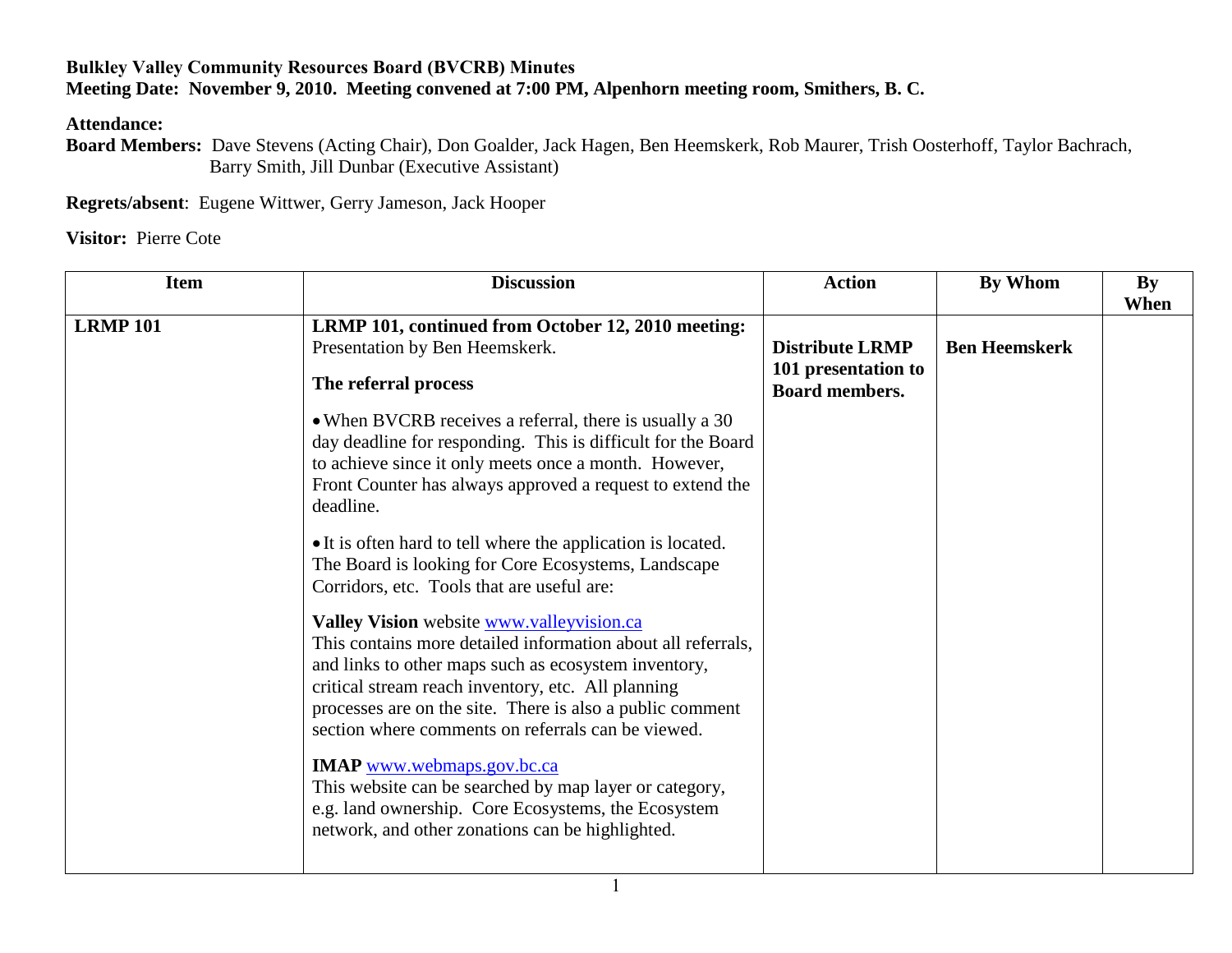| <b>Item</b> | <b>Discussion</b>                                                                                                                                                                                                                                                                                                                                                                                                                                                                                                                                                                                                                                     | <b>Action</b>                                                                                                                                                  | <b>By Whom</b>                   | <b>By</b><br>When |
|-------------|-------------------------------------------------------------------------------------------------------------------------------------------------------------------------------------------------------------------------------------------------------------------------------------------------------------------------------------------------------------------------------------------------------------------------------------------------------------------------------------------------------------------------------------------------------------------------------------------------------------------------------------------------------|----------------------------------------------------------------------------------------------------------------------------------------------------------------|----------------------------------|-------------------|
|             | • Writing a referral letter: There is standard introductory<br>and closing text that can be used. Response needs to be<br>grounded in plans – LRMP and SRMP. When interpreting<br>the plans all values should be represented. Draft letters<br>ideally go to the relevant subcommittee, then to the whole<br>Board for comment and approval.<br>• Results of applications: If an application is approved<br>despite Board objections, or vice versa, this is to be<br>justified to the Board, as per BVCRB Terms of Reference.<br>The Board could request this in referral response letters.<br>Discussion: Barry Smith: The Board shouldn't be doing |                                                                                                                                                                |                                  |                   |
|             | the research. The referral boiler plate could be redesigned<br>with BVCRB information requirements in mind: For<br>example, it could show which planning unit the application<br>is located in. Dave Stevens: Other problems with<br>referrals: Maps are unclear and purpose of the application<br>is not detailed enough. For example, one recent referral<br>states "as per Section 60" but does not state which<br>legislation this pertains to. Taylor Bachrach: Applicants<br>actually provide quite a bit more information on the<br>application form than appears on the referral form.                                                        | Prepare a<br>suggested redesign<br>of the referral<br>form, which<br>includes<br>information<br>needed by the<br><b>Board when</b><br>providing a<br>response. | <b>Taylor</b><br><b>Bachrach</b> |                   |
|             | <b>Summaries from Subcommittee Chairs of past/current</b><br><b>/future</b> issues                                                                                                                                                                                                                                                                                                                                                                                                                                                                                                                                                                    |                                                                                                                                                                |                                  |                   |
|             | <b>Recreation</b><br>Taylor Bachrach: Issues that the Recreation<br>Subcommittee has dealt with recently include:<br>· Referrals: Mountain bike club trail projects, BV<br>Backpackers trail and recreation site applications,<br>Hudson Bay Mountain master plan. With regard to the<br>master plan, subcommittee members met several times and<br>worked with Terry Pratt, Manager, Major Projects, Resort<br>Development Branch of MOTCA, as well as other<br>agencies, and felt that their feedback was incorporated into                                                                                                                         |                                                                                                                                                                |                                  |                   |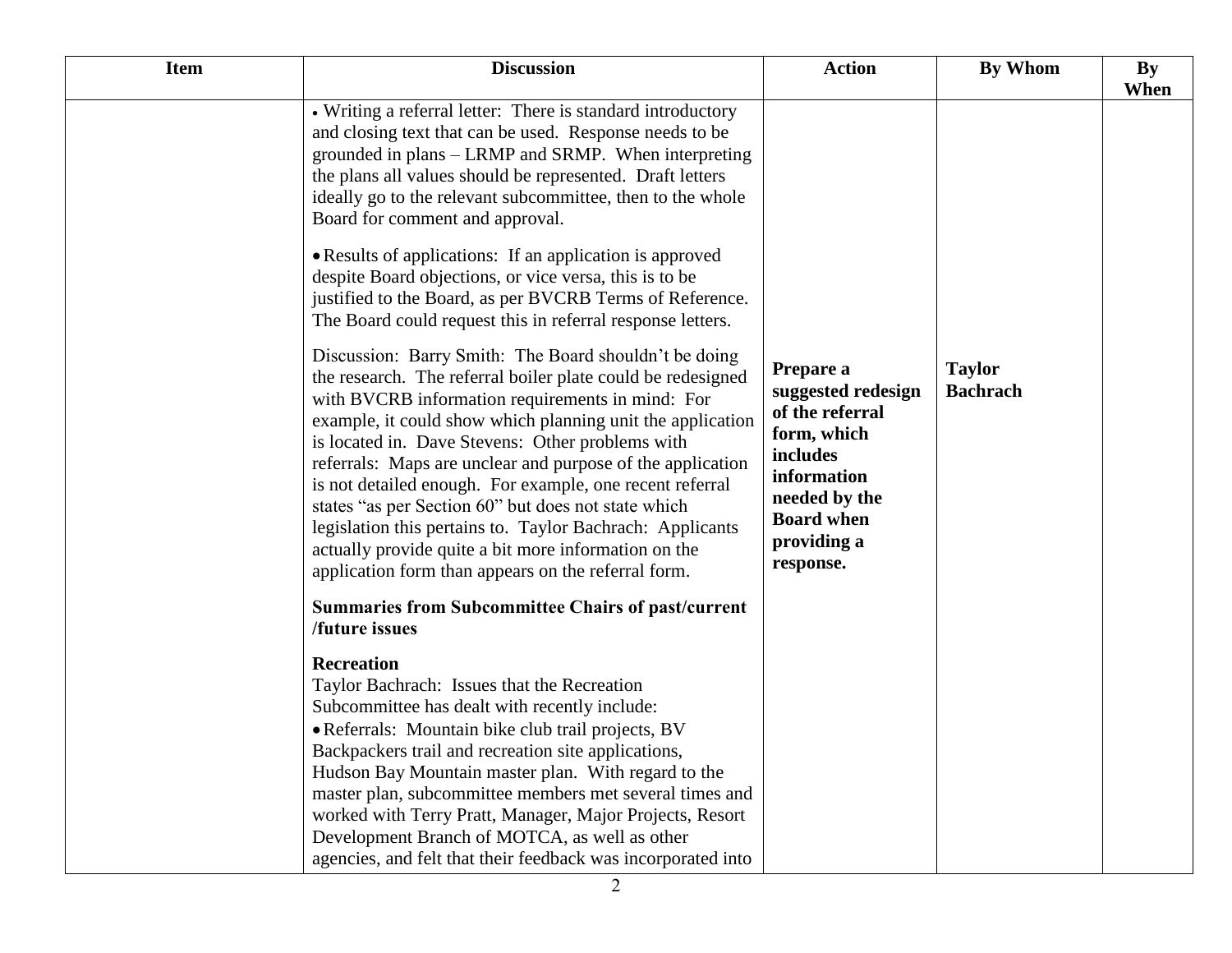| <b>Item</b> | <b>Discussion</b>                                                                                                                                                                                                                                                                                                                                                                                                                                                                                                                                                                                                                                                                                                                                                                                                                                                                                                  | <b>Action</b> | <b>By Whom</b> | <b>By</b><br>When |
|-------------|--------------------------------------------------------------------------------------------------------------------------------------------------------------------------------------------------------------------------------------------------------------------------------------------------------------------------------------------------------------------------------------------------------------------------------------------------------------------------------------------------------------------------------------------------------------------------------------------------------------------------------------------------------------------------------------------------------------------------------------------------------------------------------------------------------------------------------------------------------------------------------------------------------------------|---------------|----------------|-------------------|
|             | the master plan.<br>RAMP: The Board met with ILMB representatives, and<br>wrote letters to government, in order to promote<br>completion of the RAMP. Recreation groups agreed on a<br>Terms of Reference for the RAMP project. The<br>subcommittee is currently seeking funding to continue. A<br>funding request to the Real Estate Board was rejected. An<br>application to the Mountain Equipment Coop will be<br>prepared and submitted. The RAMP is complete for many<br>areas but wasn't completed for the more contentious areas.<br>Recreation should continue to be an active area for the<br>Board since many groups are working on projects.                                                                                                                                                                                                                                                           |               |                |                   |
|             | <b>Mining and Energy Development</b><br>Rob Maurer: The Board was involved in the Blue Pearl<br>application process. That company has one year to<br>complete the Environmental Assessment. Rob will<br>continue to provide updates on mining activity in the plan<br>area.                                                                                                                                                                                                                                                                                                                                                                                                                                                                                                                                                                                                                                        |               |                |                   |
|             | <b>Forestry, Range and Agriculture</b><br>Barry Smith: Forestry: Logging has recently moved to<br>Eastern areas of the Region to focus on Mountain Pine<br>Beetle. It is time to move back to this area, however, there<br>are many restrictions in the LRMP. There would need to<br>be approval to log in some of the LRMP areas and it will<br>be hard to set up a payback. The cut level won't likely<br>change so it will be hard to take cut away from local<br>licensees and give to companies from the East.<br>Taylor: We don't get the same type of referrals for<br>forestry activities as for others and so we are not as<br>involved in forestry. The Community Forest just got a cut<br>increase which we were not involved with. We need to be<br>more proactive with forestry.<br>Barry: We will need to priorize what we are involved with.<br>Taylor: The 2 big issues, managing MPB in ecosystem |               |                |                   |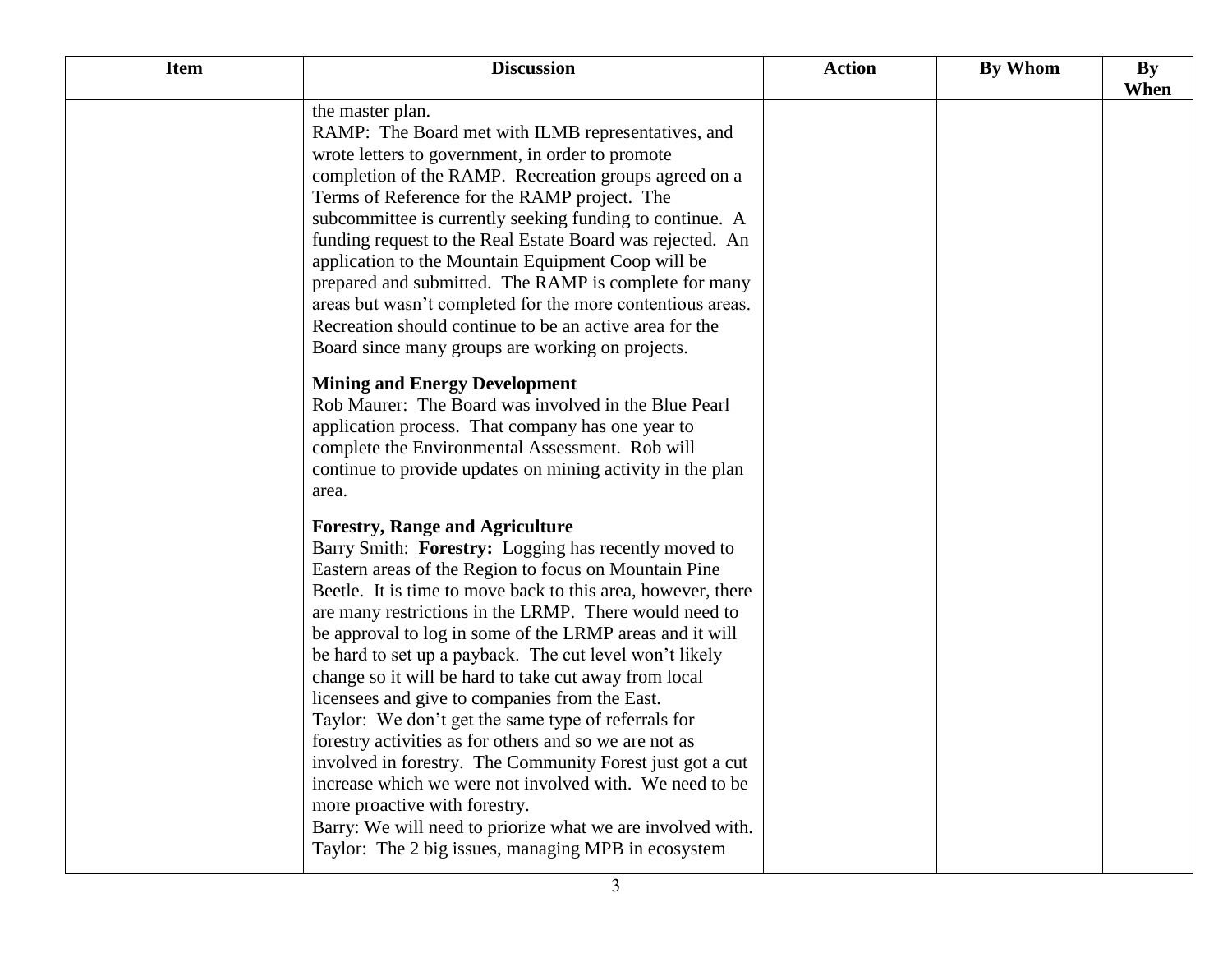| <b>Item</b> | <b>Discussion</b>                                                                                                                                                                                                                                                                                                                                                                                                                                                        | <b>Action</b>                                                                       | <b>By Whom</b>    | <b>By</b><br>When |
|-------------|--------------------------------------------------------------------------------------------------------------------------------------------------------------------------------------------------------------------------------------------------------------------------------------------------------------------------------------------------------------------------------------------------------------------------------------------------------------------------|-------------------------------------------------------------------------------------|-------------------|-------------------|
|             | networks, and Telkwa caribou – have not been resolved.<br>Range and Agriculture: Some referrals have come<br>before the Board.<br>Barry: One problem in recent years is that animals have<br>been "fenced out" - ranchers fence their properties to keep<br>animals out rather than fencing them in. Jack Hagen – but<br>fencing the open range could be detrimental to wildlife.<br>Barry – MPB affects agriculture in that trees form a<br>natural barrier to animals. |                                                                                     |                   |                   |
|             | <b>LWBC Referrals and Land Tenures</b><br>Discussed under referral process, above.                                                                                                                                                                                                                                                                                                                                                                                       |                                                                                     |                   |                   |
|             | <b>Water and Fish:</b><br>Don Goalder: The Blue Pearl application generated a lot<br>of activity. Jeff Anderson (former Board member) showed<br>us that there is little information on water levels in the<br>Bulkley River. It is only measured at Quick. Chicken<br>Creek is a different situation. Historic norms appear to be<br>changing and don't know how they will affect fish and<br>aquatic life. We need to just look at the referrals as we get<br>them.     |                                                                                     |                   |                   |
|             | <b>Monitoring and Land Use Plans</b><br>Dave Stevens: The Babine Watershed Monitoring Trust<br>has done great work but doesn't cover the whole area.<br>They have examined whether current strategies will allow<br>objectives to be met. Ben: We need to look at this info<br>more. Some strategies might need to be changed e.g. road<br>densities and grizzlies.                                                                                                      |                                                                                     |                   |                   |
|             | Rob: Some monitoring of old mines is done by MEMPR<br>(Ministry of Energy, Mines and Petroleum Resources) and<br>some by MOE (Ministry of Environment). There may be<br>some reports prepared by NWCC (Northwest Community<br>College) that could be made available to the Board.                                                                                                                                                                                        | <b>Look</b> into<br>availability of<br><b>NWCC</b> mining<br>monitoring<br>reports. | <b>Rob Maurer</b> |                   |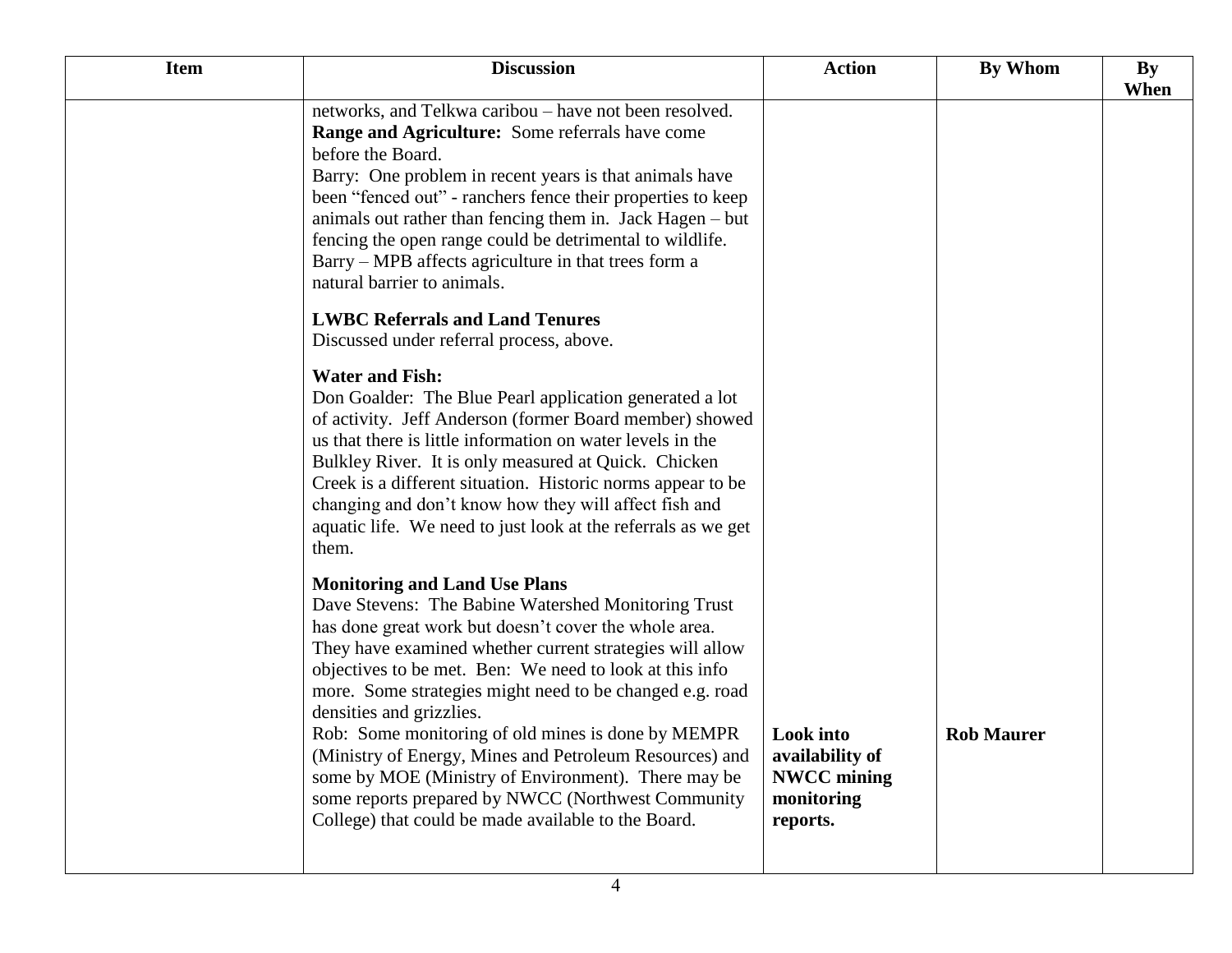| <b>Item</b>                                              | <b>Discussion</b>                                                                                                                                                                                                                                                                                                          | <b>Action</b>                                                                                           | <b>By Whom</b>                 | <b>By</b><br>When      |
|----------------------------------------------------------|----------------------------------------------------------------------------------------------------------------------------------------------------------------------------------------------------------------------------------------------------------------------------------------------------------------------------|---------------------------------------------------------------------------------------------------------|--------------------------------|------------------------|
|                                                          | <b>Executive Assistant:</b> Jill Dunbar: In the past, Board<br>members took turns taking minutes, distributing them and<br>working on updating the website. ILMB provided funding<br>which allowed the Board to hire Jill to cover this work.<br>Additional communication work is restricted by current<br>funding levels. |                                                                                                         |                                |                        |
| <b>Agenda review</b>                                     | Agenda for this meeting was reviewed. Additions to<br>agenda: Minutes of September and October 2010<br>meetings are to be reviewed. As well, there is a new<br>referral to review.                                                                                                                                         | Accept agenda<br>with additions.                                                                        | <b>Board</b><br><b>Members</b> | <b>This</b><br>meeting |
| <b>Minutes of September 14,</b><br>2010                  | Minutes discussed and approved as presented.                                                                                                                                                                                                                                                                               | <b>Approve minutes</b><br>of Sept 14, 2010.                                                             | <b>Board</b><br><b>Members</b> | <b>This</b><br>meeting |
| <b>Minutes of October 12,</b><br>2010                    | Minutes discussed and approved as presented.                                                                                                                                                                                                                                                                               | <b>Approve minutes</b><br>of Oct 12, 2010.                                                              | <b>Board</b><br><b>Members</b> | <b>This</b><br>meeting |
| <b>Action items from the</b><br>October 12, 2010 minutes | 1. Members confirm which subcommittees they are<br>interested in.                                                                                                                                                                                                                                                          | <b>Add Taylor Bachrach to Recreation Subcommittee.</b>                                                  |                                |                        |
|                                                          | 2. Finalize and send Job Opportunities letter.                                                                                                                                                                                                                                                                             | Discuss later this meeting.                                                                             |                                |                        |
|                                                          | 3. Continue to participate in planning for "Revisiting the<br>Balance" workshop; provide feedback from Board to<br>MoF.                                                                                                                                                                                                    | Discuss later this meeting.                                                                             |                                |                        |
|                                                          | 4. Select Board Chair.                                                                                                                                                                                                                                                                                                     | This meeting.                                                                                           |                                |                        |
|                                                          | 5. Investigate Vancouver Foundation as a source of funds<br>for the BVCRB.                                                                                                                                                                                                                                                 | Dave Stevens will contact Emily McGiffen, Town of<br>Smithers, re: Funding sources.                     |                                |                        |
|                                                          | 6. Check with Jane Lloyd-Smith, District Manager,<br>Ministry of Forests, regarding possibility of other<br>companies logging in the plan area.                                                                                                                                                                            | Ben will follow up with Jane Lloyd-Smith<br>regarding other companies logging in the plan<br>area.      |                                |                        |
|                                                          | 7. Check with Jason Llewellyn at the Regional District for<br>information about the subdivision advertised for the<br>McKnight property.                                                                                                                                                                                   | Dave will follow up with Jason Llewellyn about the<br>subdivision advertised for the McKnight property. |                                |                        |
|                                                          | 8. Contact groups about supporting the "Revisiting the                                                                                                                                                                                                                                                                     | Discuss later this meeting.                                                                             |                                |                        |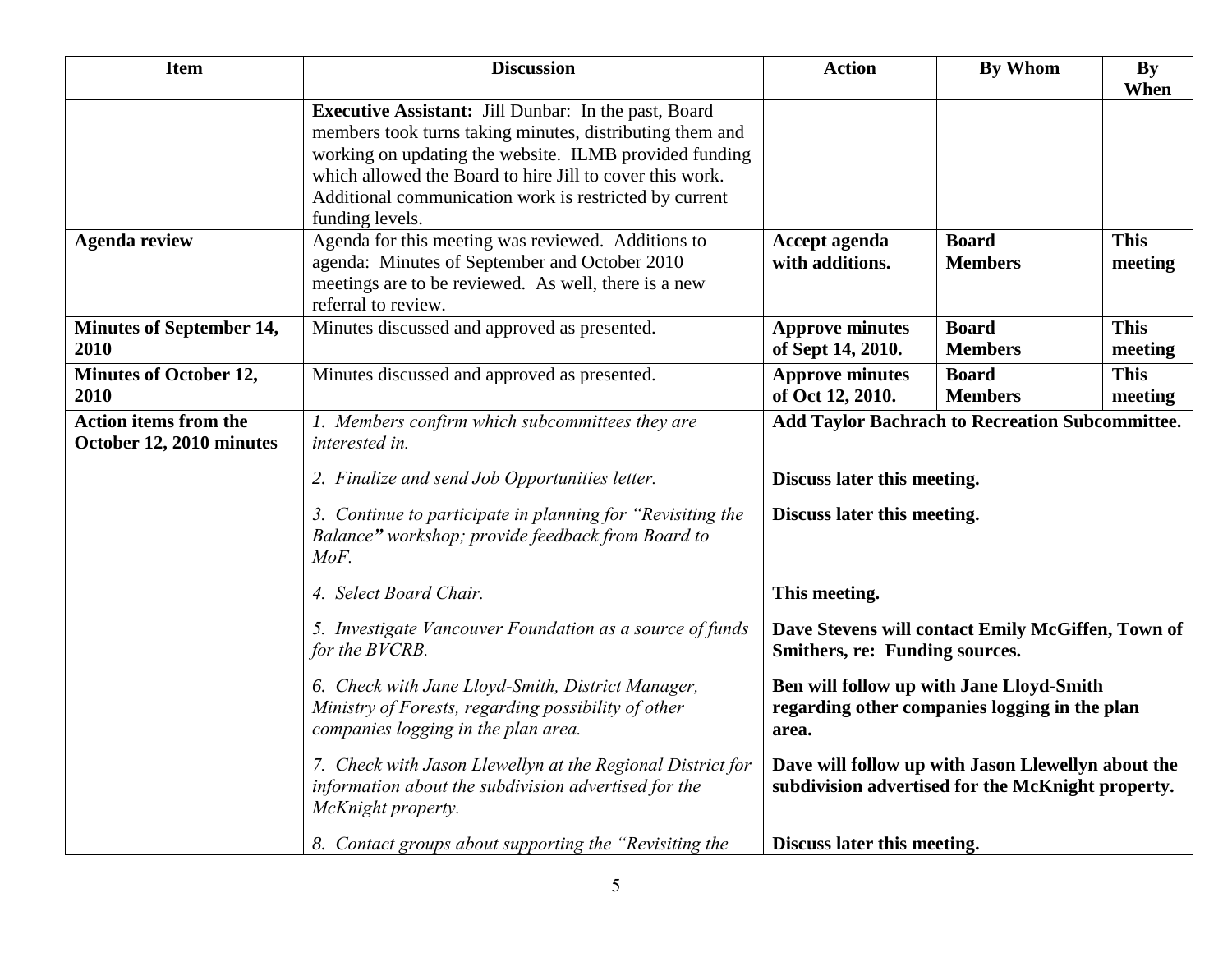| <b>Item</b>            | <b>Discussion</b>                                                                                                                                                                                                                                                       | <b>Action</b>                                                                                                                                                                        | <b>By Whom</b> | <b>By</b><br>When |
|------------------------|-------------------------------------------------------------------------------------------------------------------------------------------------------------------------------------------------------------------------------------------------------------------------|--------------------------------------------------------------------------------------------------------------------------------------------------------------------------------------|----------------|-------------------|
|                        | Balance" workshop in kind or financially.                                                                                                                                                                                                                               |                                                                                                                                                                                      |                |                   |
|                        | 9. Contact David Dewit of the Office of the Wet'suwet'en<br>about participation in the "Revisiting the Balance"<br>workshop.                                                                                                                                            | Dave Stevens will follow up with contacting David<br>Dewit.                                                                                                                          |                |                   |
|                        | 10. Invite Rick Keim of Ministry of Environment to<br>November BVCRB meeting to discuss the Telkwa Caribou<br>Wildlife Habitat Area.                                                                                                                                    | Discuss later this meeting.<br>Discuss later this meeting.<br>Gerry is not going to join the Board, membership<br>will be discussed further, this meeting.<br>Complete.<br>Complete. |                |                   |
|                        | 11. Ask Taylor Bachrach if a referral is forthcoming for<br>the Telkwa Community Wildfire Protection Plan. Consult<br>with the village of Telkwa if further discussion is needed.                                                                                       |                                                                                                                                                                                      |                |                   |
|                        | 12. Discuss Board membership with Gerry Jameson.<br>Advise Board members by e-mail of process of filling<br>vacant positions.                                                                                                                                           |                                                                                                                                                                                      |                |                   |
|                        | 13. Walk through the referral review process for new<br>members, as part of LRMP 101.                                                                                                                                                                                   |                                                                                                                                                                                      |                |                   |
|                        | 14. Subcommittee Chairs present summary of current<br>issues facing subcommittees, as part of LRMP 101.                                                                                                                                                                 |                                                                                                                                                                                      |                |                   |
|                        | 15. Prepare a letter to ILMB requesting core funding<br>support for the BVCRB.                                                                                                                                                                                          | Don Goalder has started this, Ben will assist.                                                                                                                                       |                |                   |
| <b>Chair selection</b> | Dave Stevens is the only nominee for the Chair. Board<br>members present agree that Dave Stevens shall act as<br>BVCRB Chair for 2010/2011.                                                                                                                             |                                                                                                                                                                                      |                |                   |
| <b>Subcommittee</b>    | 1. Recreation                                                                                                                                                                                                                                                           |                                                                                                                                                                                      |                |                   |
| Reports/Issues/        | Discussed earlier in this meeting.                                                                                                                                                                                                                                      |                                                                                                                                                                                      |                |                   |
| Correspondence         | 2. Mining and Energy Development<br>Rob Maurer: In the years 2005 -2010 the industry was<br>booming. Currently it has slowed down and it may be<br>some time before there is renewed activity. Rob will stay<br>in touch with Paul Wodjak at Mines for regular updates. |                                                                                                                                                                                      |                |                   |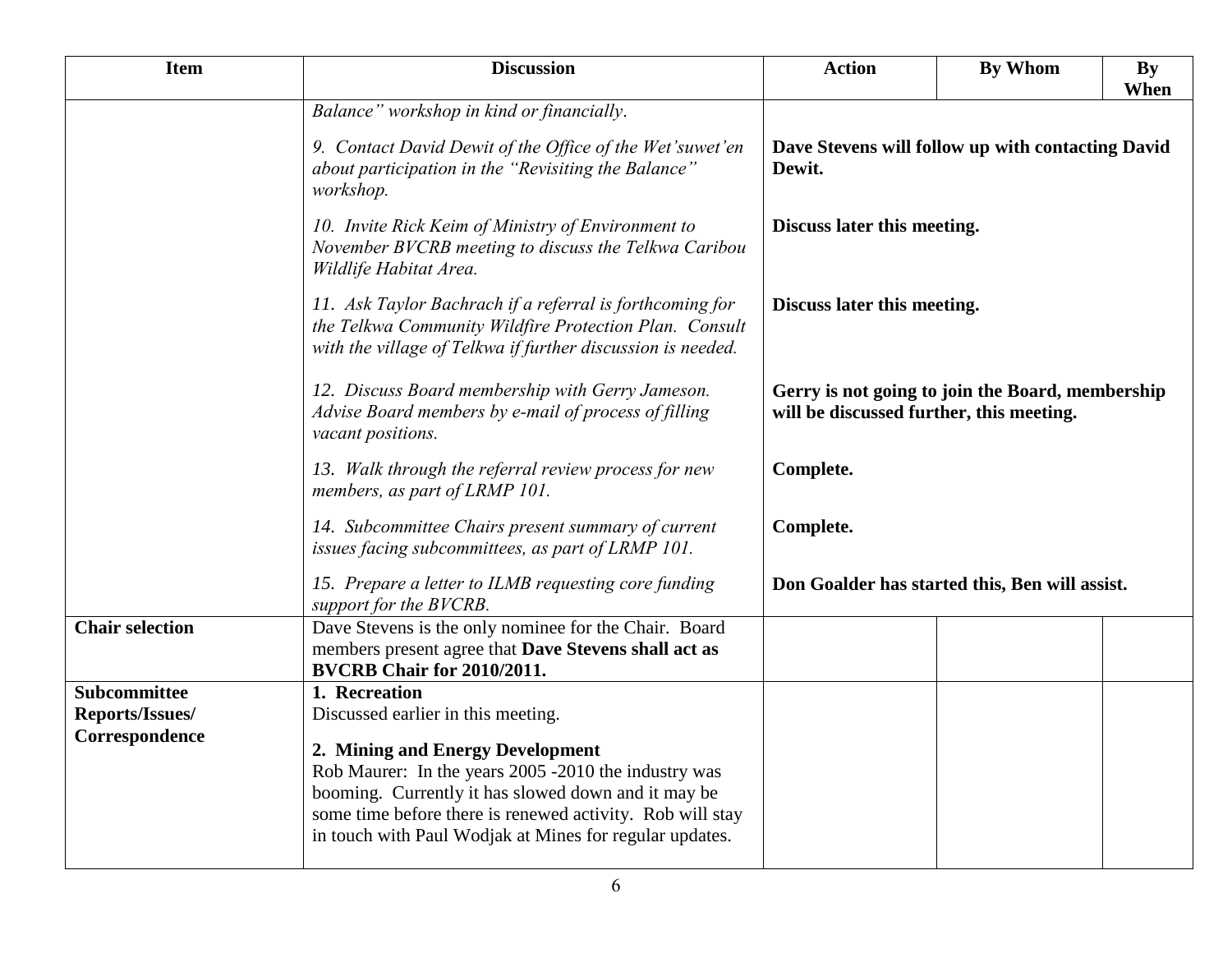| <b>Item</b> | <b>Discussion</b>                                                                                                                                                                                                                                                                                                                                                                                                                                                                                                                                                                                                                                                                                                                                                                                                                                                                                                                        | <b>Action</b>                                                                                                                              | By Whom                          | <b>By</b>                     |
|-------------|------------------------------------------------------------------------------------------------------------------------------------------------------------------------------------------------------------------------------------------------------------------------------------------------------------------------------------------------------------------------------------------------------------------------------------------------------------------------------------------------------------------------------------------------------------------------------------------------------------------------------------------------------------------------------------------------------------------------------------------------------------------------------------------------------------------------------------------------------------------------------------------------------------------------------------------|--------------------------------------------------------------------------------------------------------------------------------------------|----------------------------------|-------------------------------|
|             |                                                                                                                                                                                                                                                                                                                                                                                                                                                                                                                                                                                                                                                                                                                                                                                                                                                                                                                                          |                                                                                                                                            |                                  | When                          |
|             | 3. Forestry, Range and Agriculture<br>Taylor: Telkwa Community Wildfire Protection Plan:<br>Several years ago it was recommended that communities<br>prepare an interface fire plan. Funding is available<br>through UBCM (Union of BC Municipalities). Protec<br>Resources in Telkwa approached Council with a proposal<br>to create a plan. The plan proceeded. Ray Chipeniuk<br>raised some objections to the process (as a private citizen).<br>Council hasn't seen the plan. It is unknown how the plan<br>will be implemented. The Regional District rep Jason<br>Llewellyn has avoided involvement in the plan, thinking<br>that there could be complications and liability issues. Ian<br>Meier, Manager, Northwest Fire Centre, and Tony Falcao,<br>Fuel Management Specialist, should attend a Telkwa<br>Council meeting. The Board may have a role in the plan if<br>logging or clean-up is proposed for Core Ecosystems etc. | Provide update on<br><b>Telkwa</b><br><b>Community</b><br><b>Wildfire Protection</b><br>Plan.                                              | <b>Taylor</b><br><b>Bachrach</b> | <b>Next</b><br><b>Meeting</b> |
|             | <b>4. LWBC Referrals and Land Tenures</b><br>Motz referral 6408311: More information is needed on<br>this application $-e.g.$ management unit.                                                                                                                                                                                                                                                                                                                                                                                                                                                                                                                                                                                                                                                                                                                                                                                           | <b>Contact Tammy</b><br><b>Anderson at Front</b><br><b>Counter re</b><br>additional info<br>required for this<br>application<br>(6408311). | <b>Dave Stevens</b>              |                               |
|             | 5. Water and Fish:<br>No update.                                                                                                                                                                                                                                                                                                                                                                                                                                                                                                                                                                                                                                                                                                                                                                                                                                                                                                         |                                                                                                                                            |                                  |                               |
|             | 6. Monitoring and Land Use Plans<br>"Revisiting the Balance" workshop: Dave met with<br>Glen Buhr and Jennifer Plummer of the MoF. Rick<br>Trowbridge is not available to facilitate. Tom<br>Chamberlain may be. Smithers Exploration Group (SEG)<br>has been asked to support, and so may wish to participate.<br>Issues are broader than forestry so representatives of other<br>user groups may also want to attend. Glen is resisting this                                                                                                                                                                                                                                                                                                                                                                                                                                                                                           |                                                                                                                                            |                                  |                               |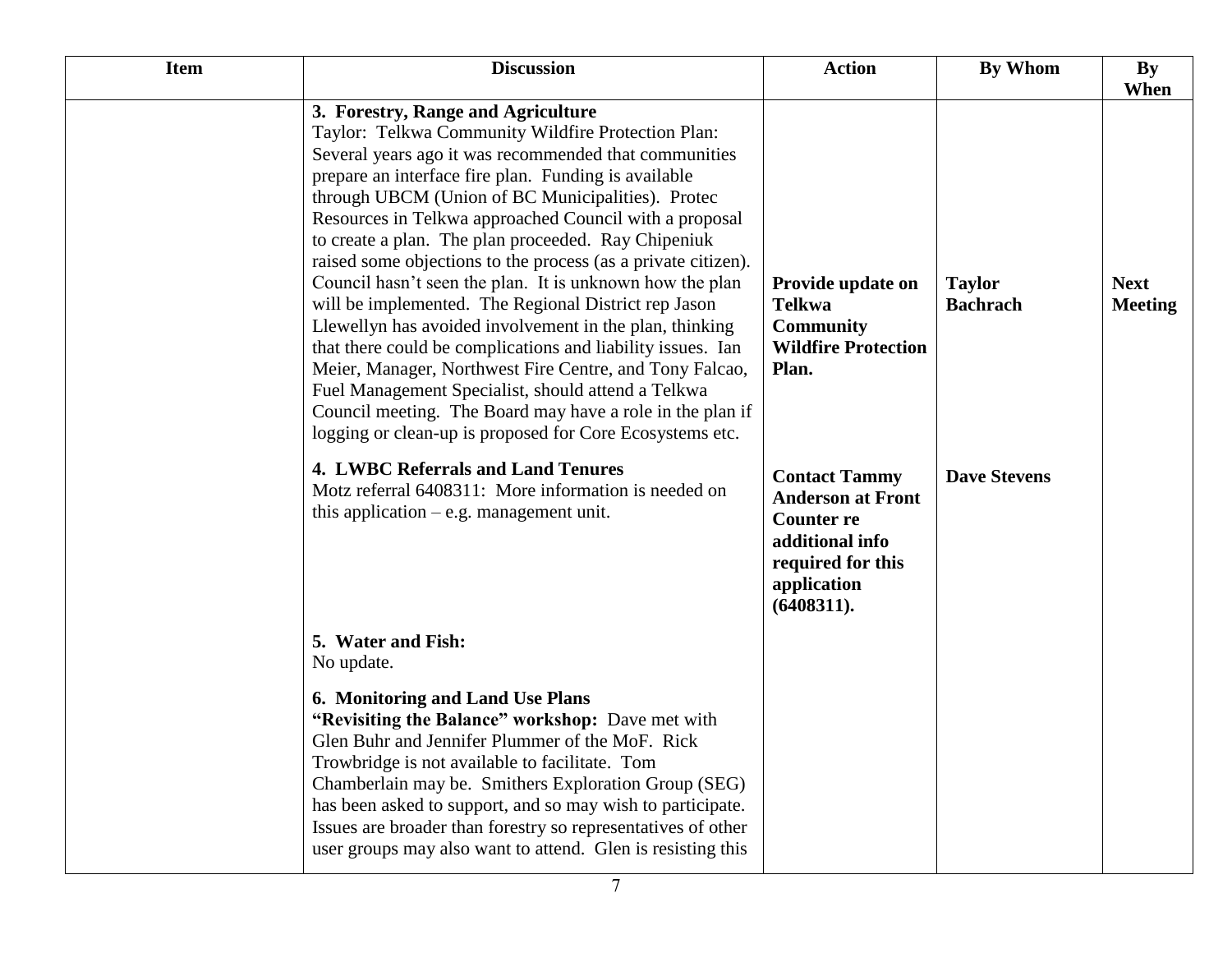| <b>Item</b>           | <b>Discussion</b>                                                                                                                                                                                                                                                                                                                                                                                                                                                                                                                                                                                                                                                                                                                                                                                                                                                                                                                                                                                                                                                                                                                                                                                                                                                                                                                                                                                                                   | <b>Action</b>                                                                            | <b>By Whom</b>                                             | By<br>When |
|-----------------------|-------------------------------------------------------------------------------------------------------------------------------------------------------------------------------------------------------------------------------------------------------------------------------------------------------------------------------------------------------------------------------------------------------------------------------------------------------------------------------------------------------------------------------------------------------------------------------------------------------------------------------------------------------------------------------------------------------------------------------------------------------------------------------------------------------------------------------------------------------------------------------------------------------------------------------------------------------------------------------------------------------------------------------------------------------------------------------------------------------------------------------------------------------------------------------------------------------------------------------------------------------------------------------------------------------------------------------------------------------------------------------------------------------------------------------------|------------------------------------------------------------------------------------------|------------------------------------------------------------|------------|
|                       | expansion. Barry: The MoF is not the responsible agency<br>any more so a representative from the new Natural<br>Resources Ministry should be invited as well. Not all<br>agencies have an appetite for this workshop and for<br>revisiting the LRMP so perhaps this should be a low key<br>event.<br>Dave sent an e-mail to SEG requesting support for the<br>workshop, and will wait for their response.<br>Rob asked NWCC for in-kind support but since the<br>building is under construction they are not able to commit<br>to anything at this time.<br><b>Telkwa Caribou WHA Rationale and Order:</b><br>Barry reviewed the proposal and circulated his comments<br>to the Board last week. The area proposed is quite large<br>and includes parts of the Bulkley and Morice LRMP areas.<br>Rick Keim of the Ministry of Environment is trying to<br>establish legal, specific strategies for the whole area.<br>With the Wildlife Habitat Area in place as proposed the<br>Bulkley would go over the 10 % budget. PIR and the<br>analyst are meeting tomorrow to discuss whether or not<br>there is an impact. The analyst says there is no impact,<br>however, there is already 30% young forest so logging<br>may not happen and can't be shifted to another drainage,<br>according to PIR. The next step after a WHA would be a<br>Federal/Provincial Recovery Plan, which has further<br>restrictions e.g. to recreation. | <b>Contact Rick Keim</b><br>for updates on the<br><b>Telkwa Caribou</b><br>WHA proposal. | <b>Barry Smith</b>                                         |            |
| <b>Administration</b> | <b>Signing authority:</b><br>The Board resolves that current BVCRB signing<br>authorities are: Dave Stevens, Taylor Bachrach, and<br>Rob Maurer. Greg Storie is to be removed as a signing<br>authority.                                                                                                                                                                                                                                                                                                                                                                                                                                                                                                                                                                                                                                                                                                                                                                                                                                                                                                                                                                                                                                                                                                                                                                                                                            | <b>Update signing</b><br>authorities at<br><b>BVCU</b>                                   | Dave Stevens,<br><b>Taylor Bachrach,</b><br>and Rob Maurer |            |
|                       | <b>Membership:</b> Two or three Board member positions are<br>available. Mike Murray and Gerry Jameson have stepped<br>down and Jack Hooper may be intending to step down.                                                                                                                                                                                                                                                                                                                                                                                                                                                                                                                                                                                                                                                                                                                                                                                                                                                                                                                                                                                                                                                                                                                                                                                                                                                          | <b>Contact Rosemary</b><br>Fox, Hans Smit,<br>Ray Carrier,                               | <b>Dave Stevens</b>                                        |            |